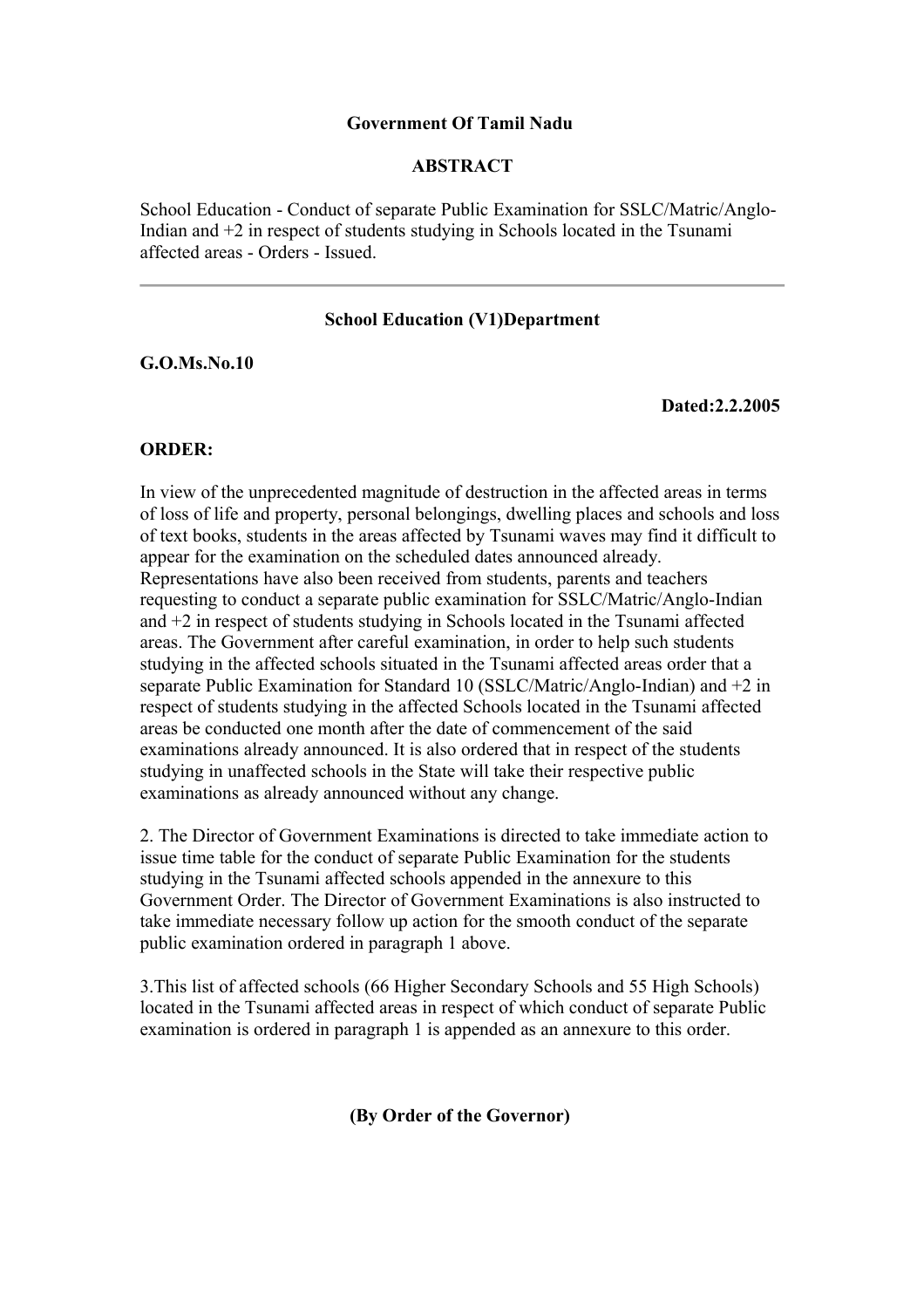# **K.GNANADESIKAN,**

#### **SECRETARY TO GOVERNMENT.**

To

- 1. The Director of Government Examinations, Chennai 6.
- 2. The Director of School Education, Chennai 6.
- 3. The Director of Matriculation Schools, Chennai 6.
- 4. All District Collectors.

SF/SC

#### **/forwarded / by order/**

# **SECTION OFFICER**

#### **ANNEXURE**

# LIST OF TSUNAMI AFFECTED HIGHER SECONDARY AND HIGH **SCHOOLS**

#### **CHENNAI DISTRICT**

- 1 Government Aringnar Anna Higher Secondary School, Chennai 90.
- 2 Government Lady Wllington (Girls) Higher Secondary School, Chennai 5.
- 3 Government Model (Girls) Higher Secondary School, Chennai 5.
- 4 Corporation Higher Secondary School, T.H.Road, (Zone-1)
- 5 Corporation Higher Secondary School, Tiruvanmiyur
- 6 Santhome Higher Secondary School, Chennai 4.
- 7 St. Antony's (Girls) Higher Secondary School, Chennai 4.
- 8 St. Raphael's (Girls) Higher Secondary School, Chennai 4.
- 9 St. Theresa (Girls) Higher Secondary School, Chennai 13.
- 10 CSI Northwick Higher Secondary School, Chennai 13.
- 11 St. Anne's (Girls) Higher Secondary School, Royapuram, Chennai 13.
- 12 Corporation High School, MPT Colony (Zone-I)
- 13 Corporation High School, Kamarajar Avenue (Zone-X), Chennai 20.
- 14 Corporation High School, K.P. Street, Mylapore (Zone-X)
- 15 YMCA High School, Chennai 9.
- 16 AIWC High School, Government Estate, Chennai 2.
- CUDDALORE DISTRICT
- 17 Government Higher Secondary School, Cuddalore OT.
- 18 Government Higher Secondary School, Parangipettai (B), Chidambaram.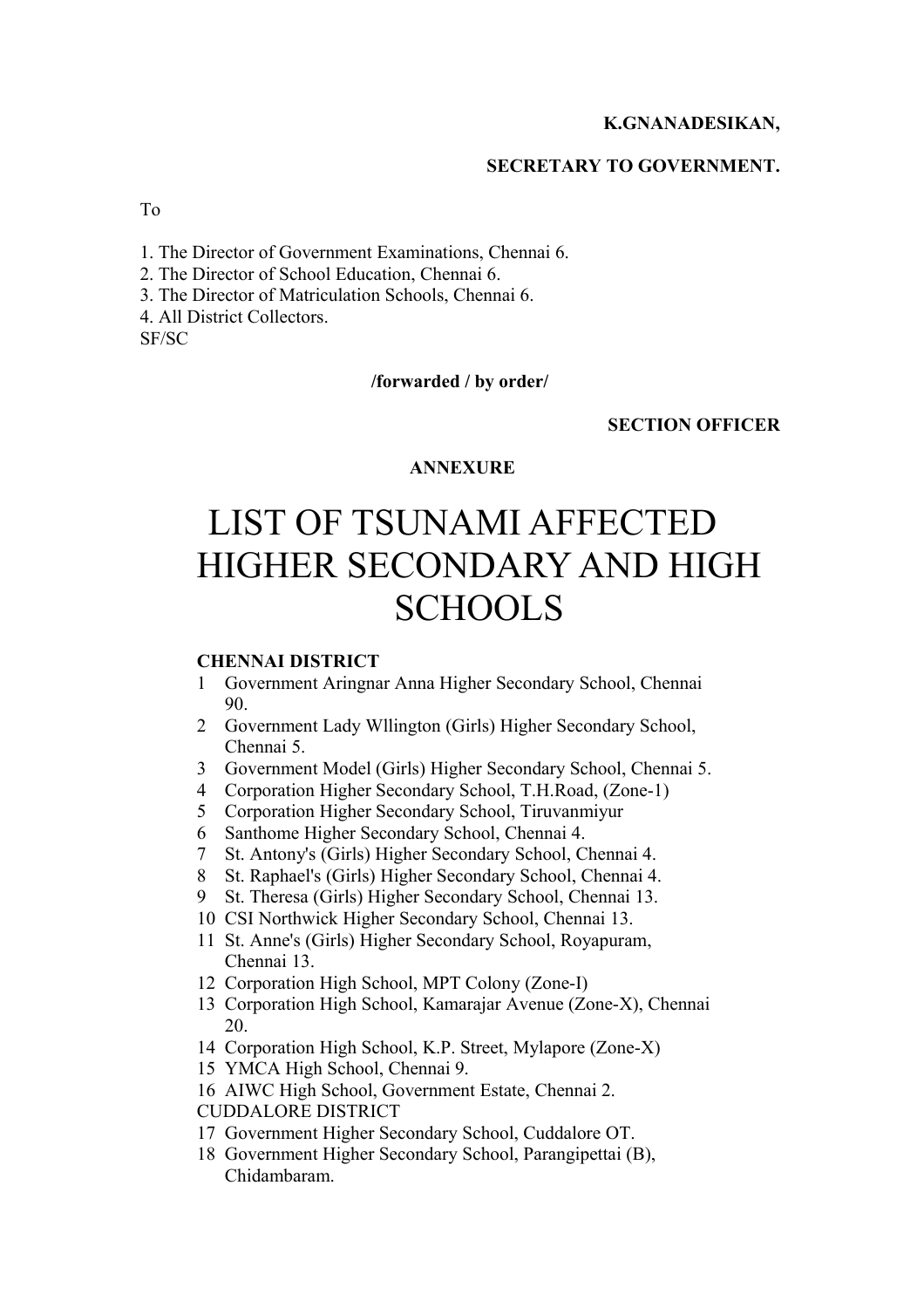- Government Higher Secondary School, Parangipettai (G), Chidambaram.
- St. Davids Higher Secondary School, Cuddalore OT.
- Seva Mandir Girls Higher Secondary School, Parangipettai.
- Government High School, Samiyarpettai.
- Government High School, Killai.
- Government High School, T.S.Pettai.
- Government High School, Periyakuppam.
- Government High School, Andarmullipalam.
- Government High School, Kodipallam.
- St. Philomina (Girls) High School, Cuddalore OT.

KANCHEEPURAM DISTRICT

- Government Higher Secondary School, Kuvathur.
- Government Higher Secondary School, Puduppattinam.
- Government Higher Secondary School, Sathurangapattinam .
- Government Higher Secondary School, Mamallapuram.
- Government Higher Secondary School, Nammili.
- Little Flower Higher Secondary School, Cheyyur.
- St. Joseph's Higher Secondary School, Kovalam.
- St. Joseph's Higher Secondary School, Vettuvankani
- Government High School, Kelambakkam.
- Government High School, Uthandi.
- Adi Dravida High School, Palavakkam.
- St. Mary's High School, Cheyyur.

KANYAKUMARI DISTRICT

- Government Higher Secondary School, Ammandivilai
- Government Higher Secondary School, Kadiyapattinam (G)
- Government Higher Secondary School, Rajakkamangalam
- Government Higher Secondary School, Soorankudi
- Government Higher Secondary School, Sundapativilai
- LMS Higher Secondary School, Zianpuram
- St. Marys Higher Secondary School, Colachel
- VKB Higher Secondary School, Colachel
- AVD Higher Secondary School, Ganapathipuram
- Aided Higher Secondary School, Kunnangal
- Aided Higher Secondary School, Kurumbanai
- Babuji Higher Secondary School, Manavalakurichi
- Devasam Higher Secondary School, Mandaikadu
- Aided Higher Secondary School, Muttam
- Aided Higher Secondary School, Pallam
- St. Antony's Girls Higher Secondary School, Kanyakumari
- LMPC Higher Secondary School, Puthalam
- Government High School, Eathamozhi
- Government High School, Parakkai
- Government High School, Thengaipudur
- Government High School, Eachenvilai
- Government High School, Variyoor
- Government High School, Ottayalvilai
- Government High School, Elappavilai
- Government High School, Pudur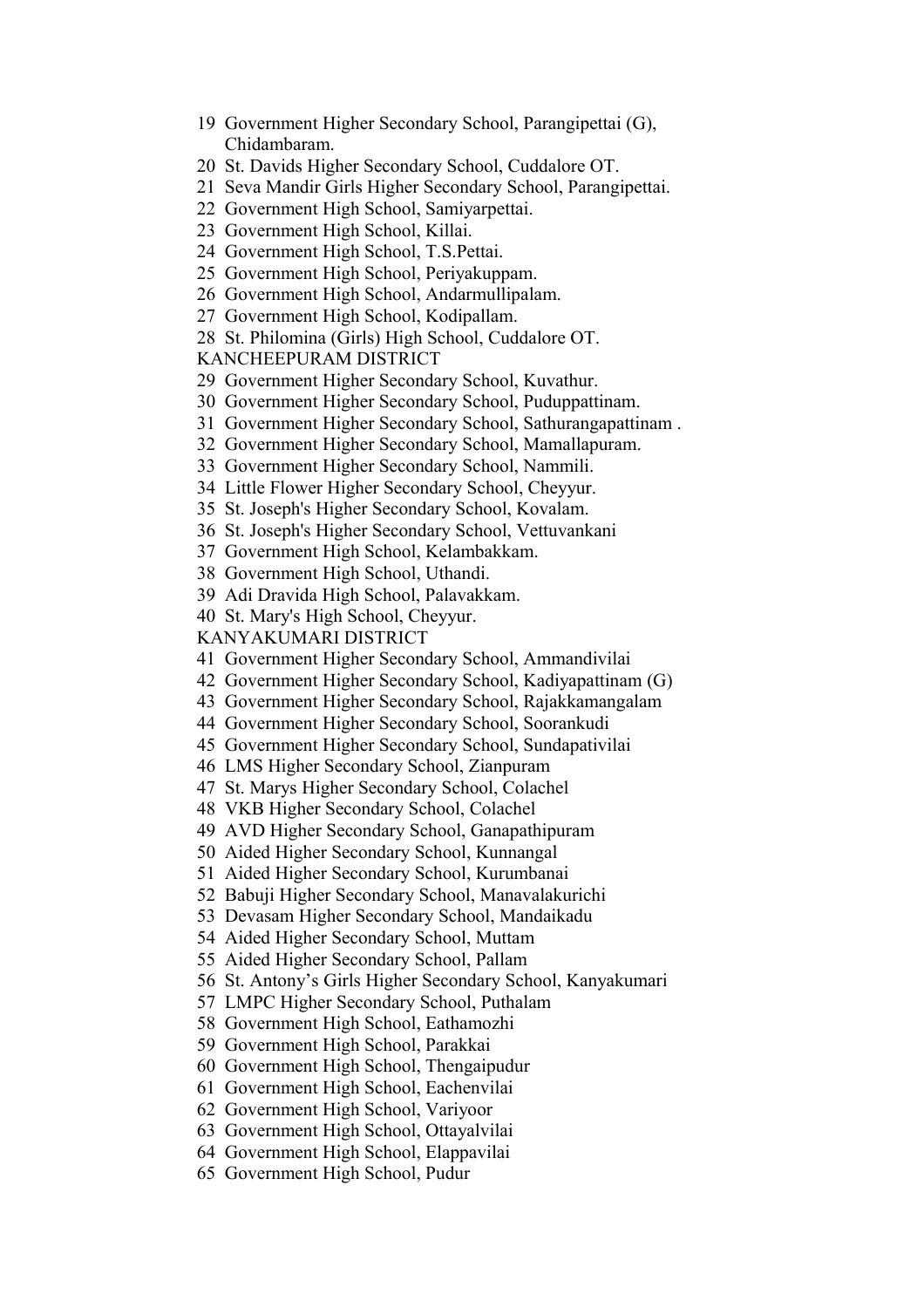- Government High School, Elanthaiyadivilai
- Aided (G) High School, Kadiapattinam
- Aided High School, Kesavanputhenthurai
- Aided High School, Manakudi
- Aided High School, Rajakkamangalamthurai
- Aided High School, Ritapuram
- Aided High School, Kanyakumari (G)

NAGAPATTINAM DISTRICT

- Government Higher Secondary School, Vellapallam
- Government Higher Secondary School, Vilundamavadi
- Government Higher Secondary School, Akkaraipettai.
- Government Higher Secondary School, Prathamaramapuram
- Government Higher Secondary School, Thirumullaivasal
- 78 Municipal Girls Higher Secondary School, Nagapattinam
- National Higher Secondary School, Nagapattinam
- National Higher Secondary School, Nagore
- CSI Higher Secondary School, Nagapattinam
- Natarajan Thamayanthi Higher Secondary School, Nagapattinam
- St. Antony's Higher Secondary School, Nagapattinam
- Our Lady of Health Higher Secondary School, Velankanni
- KGKG Higher Secondary School, Vedharanyam
- Gaudhia Higher Secondary School, Nagore
- Thavasu Muthu Nadar Higher Secondary School, Porayar
- Srinivasa Higher Secondary School, Melayur
- SST Boys Higher Secondary School, Thiruvenkadu
- Government High School, Arukattuthurai
- Government High School, Pushpavanam
- Government High School, Thopputhurai
- Government High School, Kodiyakkarai
- Government High School, Vettaikaraniruppu
- Government High School, Konayampattinam
- Government High School, Chandrapadi
- CSI High School, Nagapattinam
- Natararajan Thamayanthi High School, Nagapattinam
- SST Girls High School, Thiruvenkadu
- 100TELC High School, Tharangambadi
- 101St. Teresa Girls High School, Tharangambadi

102Dajithtakkubi Girls High School, Porayar

TIRUNELVELI DISTRICT

103St. Kithariyan High School, Koothankuli

THIRUVALLUR DISTRICT

- 104Government Higher Secondary School, Thiruvotriyur
- 105Government Higher Secondary School, Kathivakkam
- 106Government Higher Secondary School, Pulicot

107Government High School, Annai Sivagami Nagar

- 108Thiruvotriyur Municipal High School
- 109Sagayamadha High School, Ennur

110St. Joseph High School, Kottaikuppam

TUTICORIN DISTRICT

111Government Higher Secondary School, Vembar